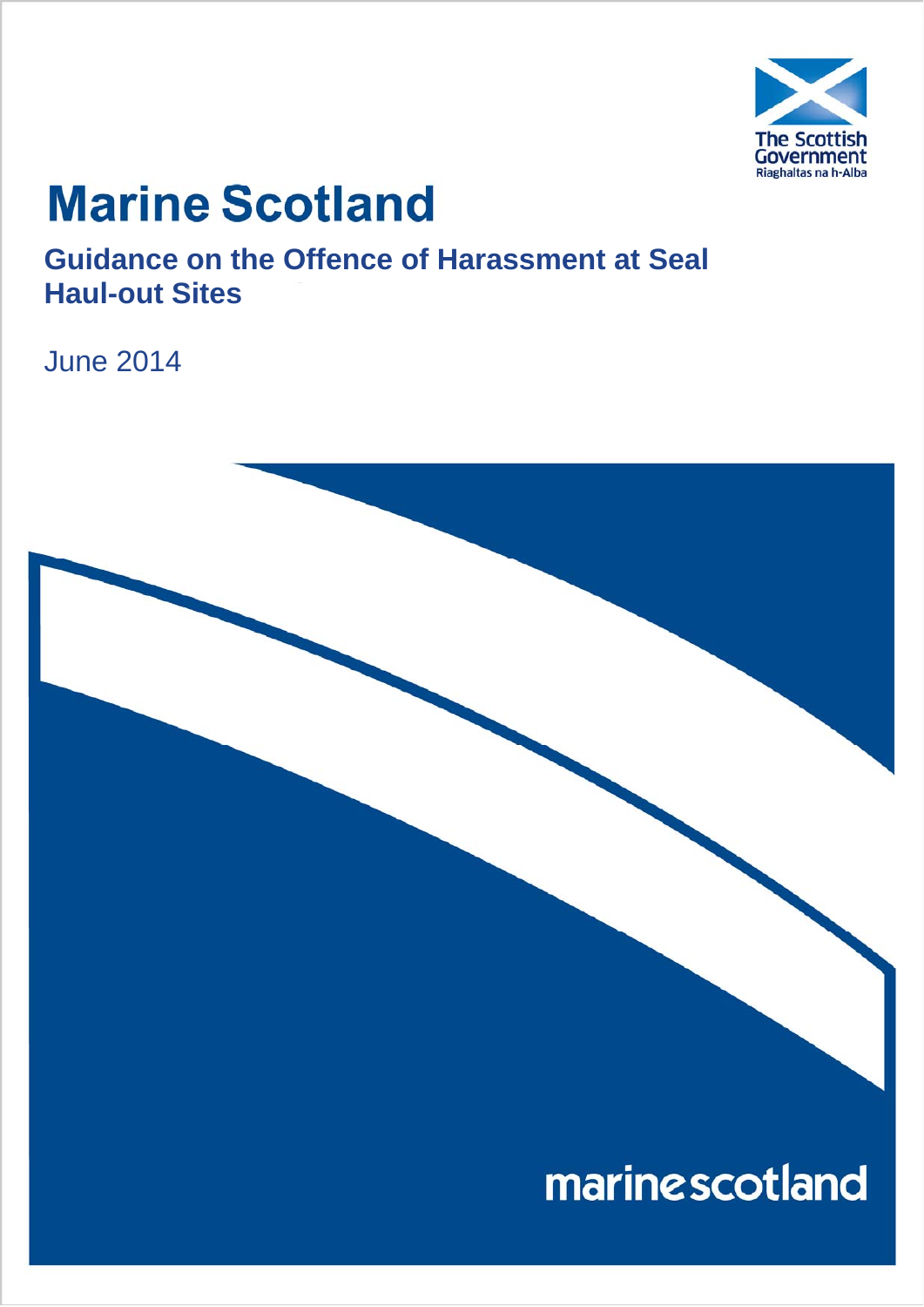# **The law**

The Marine (Scotland) Act 2010 – Part 6 Conservation of Seals makes it an offence to kill or take any seal at any time except under specific licence or to alleviate suffering. It also introduces in section 117 a new offence of intentional or reckless harassment of seals at haul-out sites designated as such by Order by Scottish Ministers.

Both native seal species (grey seals and common or harbour seals) are listed as protected species under Annex II of the EC Habitats Directive 1992. Species listed on Annex II are those considered to be of community interest whose conservation requires the designation of Special Areas of Conservation (SAC). In relation to such seal SACs, Scottish Natural Heritage should advise other relevant authorities of the conservation objectives and any operations which may cause deterioration of the habitats of the seal species or disturbance of seals of the species for which the site has been designated.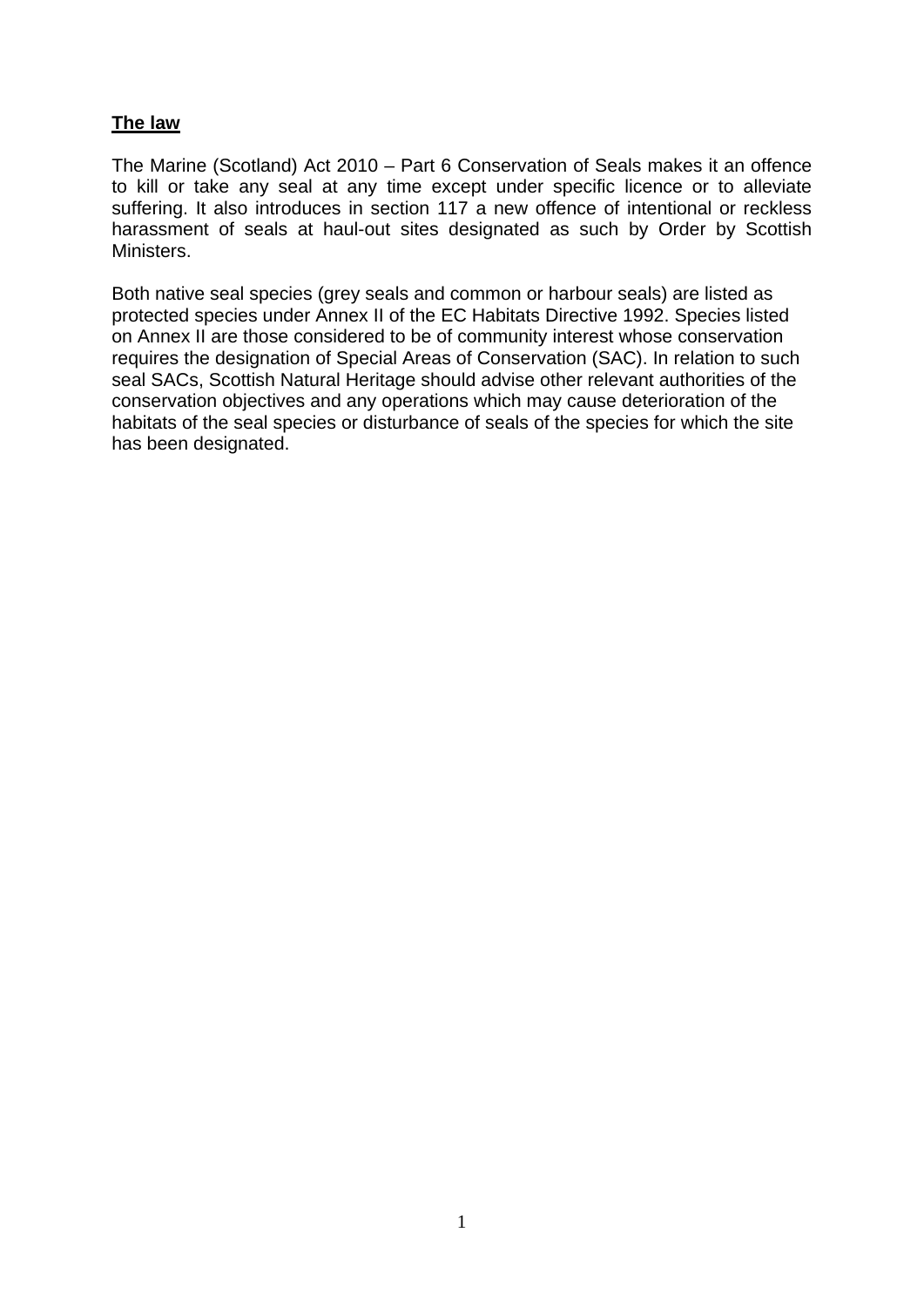# **What is a seal haul-out?**

Seals spend a large proportion of their time in the open sea, but they must come ashore to rest, to moult and to breed. **A seal haul-out is a location on land that is used by seals for these purposes.** The nature of such sites varies widely and can include rocky islets or shorelines, sandy beaches or sandbanks and occasionally grassy areas on some isolated islands (particularly for breeding grey seals).

# **Where do seals haul out?**

# Grey seals (*Halichoerus grypus*)

Grey seals breed on isolated coasts, sometimes on sand or shingle beaches at the foot of cliffs, in caves and on relatively remote islands. Pregnant females return to traditional breeding colonies each year where they give birth. Mothers with pups may move some distance inland during the breeding season but disperse once the season is over. The pups have a fluffy white coat and usually remain on land for the first three to five weeks of life. Breeding colonies vary considerably in size. Over 6,000 pups are born on the biggest colony in Scotland (Monach Isles) which is the second biggest in the world.

Outside the breeding season grey seal haul-out sites are usually close to the water's edge and are considerably more dispersed around the Scottish coasts than the breeding colonies.

# Common (or harbour) seals (*Phoca vitulina*)

Common or harbour seals typically live in more sheltered waters than grey seals. Haul-out sites are also often used throughout the year, including during breeding and moulting. Females regularly give birth below the high water mark and newborn pups, which have moulted their white coat in the womb, are able to swim with their mothers almost immediately.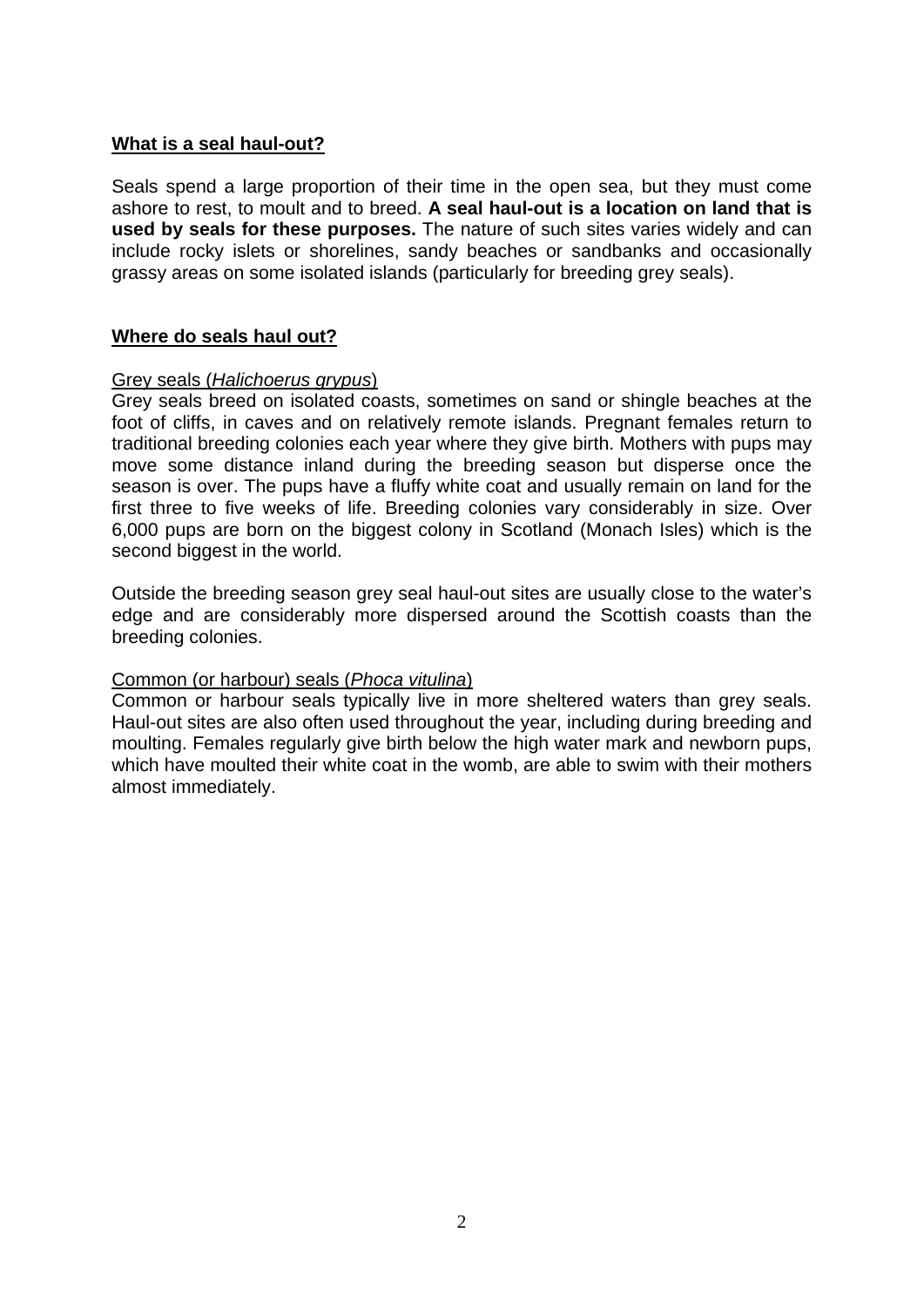# **What is a designated seal haul-out?**

A designated haul-out site is any place, which Scottish Ministers designate as such by Order, after consulting the Natural Environment Research Council (NERC).

The Sea Mammal Research Unit at the University of St Andrews on behalf of NERC developed a standardised method to identify key seal haul-out sites in Scotland.

They used aerial survey data to identify areas of consistent high density (hotspots) for common (or harbour) seals and for grey seals around Scotland. They subsequently established defined boundaries for individual seal haul-out sites based on these hotspots. They finally selected the most important of these individual sites based on their size relative to the species population within the relevant Seal Management Area, in line with criteria agreed upon with Marine Scotland and SNH. This provides the main list of 194 designated sites.

In response to the consultation process, they used grey seal pup production survey data to identify and select the most important grey seal breeding colonies. This provides a list of 45 additional designated sites.

Further information on the method used can be found at : http://www.smru.st‐and.ac.uk/documents/1741.pdf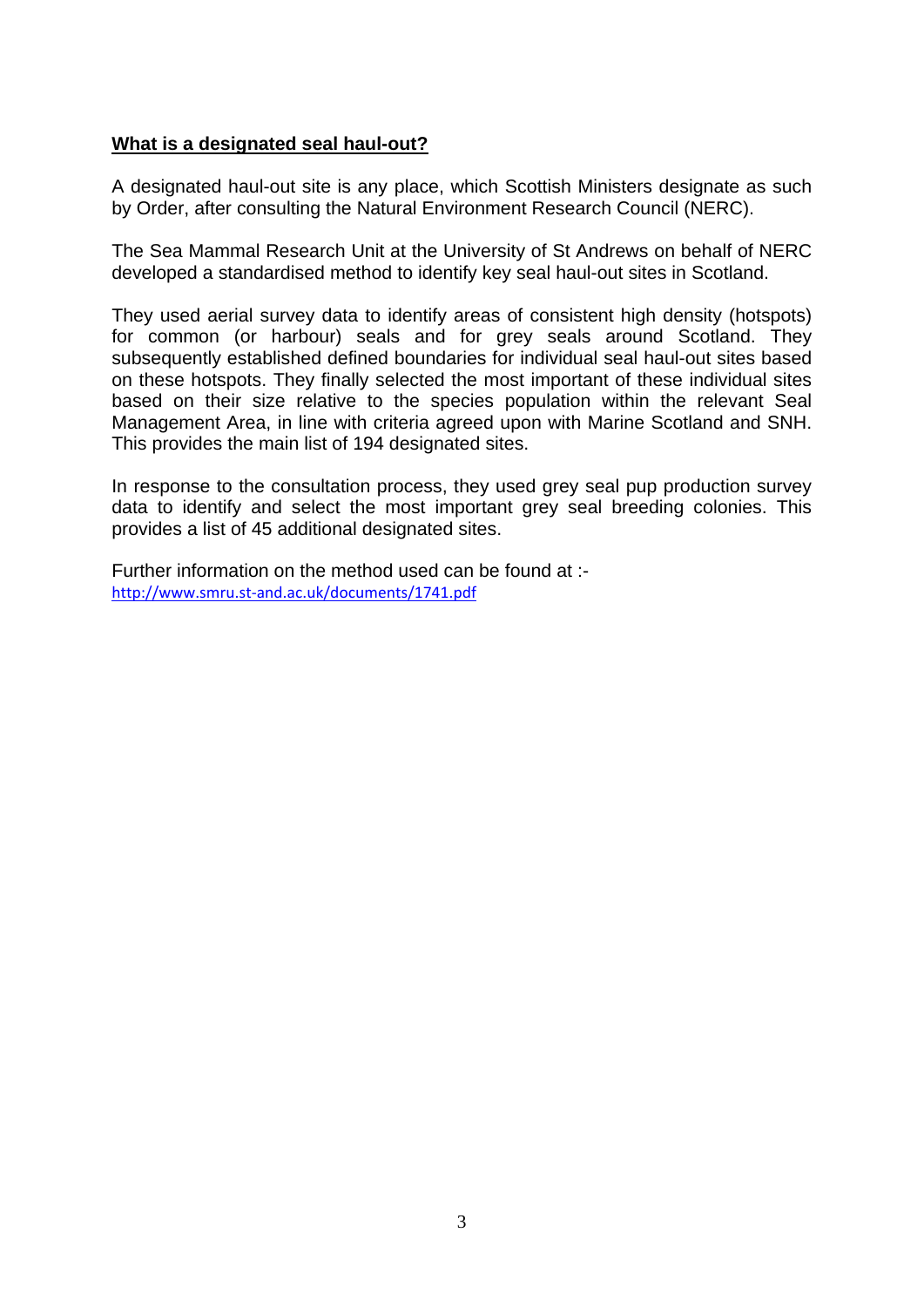# **What are the sensitivities in relation to designated seal haul-outs?**

Seals that are hauled out may be sensitive to close approach by humans from the sea or land or air. In practice, much will depend on the situation and location of the individual haul-out site and the degree to which the seals using the site are used to the presence of humans. In time, seals can become accustomed to human presence and learn to recognise particular people or boats or aircraft.

In normal circumstances seals spend most of the time on haul-outs lying prone and moving only a small amount. If disturbed the more alert seals will raise their heads and look towards the source of disturbance. If the disturbance continues, more seals will become alert. The most nervous seals may start to move towards the sea. If alarmed, some seals will rush into the sea and may cause a stampede, even though others may be unaware of the actual cause, or direction, of the disturbance. You should retreat as soon as you see seals becoming alert.

The distance at which seals show such signs of agitation varies tremendously, depending on their location, how they are approached, whether the animals are used to the presence of humans and the time of year; in particular, whether or not they have pups with them.

The sensitivity of seals on haul-outs can be site specific – a relatively close approach may be tolerated at one site while at an adjacent site it might not be tolerated at all. You should always be watching for alertness or stress among seals before they start to move away or to enter the water or are aggressive to each other.

Mothers with young pups are more sensitive than other seals and pups on land can be separated from their mothers. Apart from the stress this will cause, it may reduce nursing times and affect the survival of the pup. Pups are often left alone while their mothers forage out at sea, and a lone seal pup may be distressed by human approach and move to a new location, making it difficult for the mother to find when she returns.

## Sensitive times

Common or harbour seals produce their pups in early summer (late May to July) and moult between July and September.

Grey seals produce their pups in autumn (September to December) at traditional breeding colonies and at this time adults and pups will stay ashore for several weeks. Grey seals moult between December and April.

Greater caution is required at such sensitive times. Adult seals may discourage pups from swimming until they have built up a suitable blubber layer during the breeding seasons where adults and pups are hauled-out together. Adult seals may also be reluctant to enter the water during the moult when increased blood supply to the skin can cause more extreme heat loss.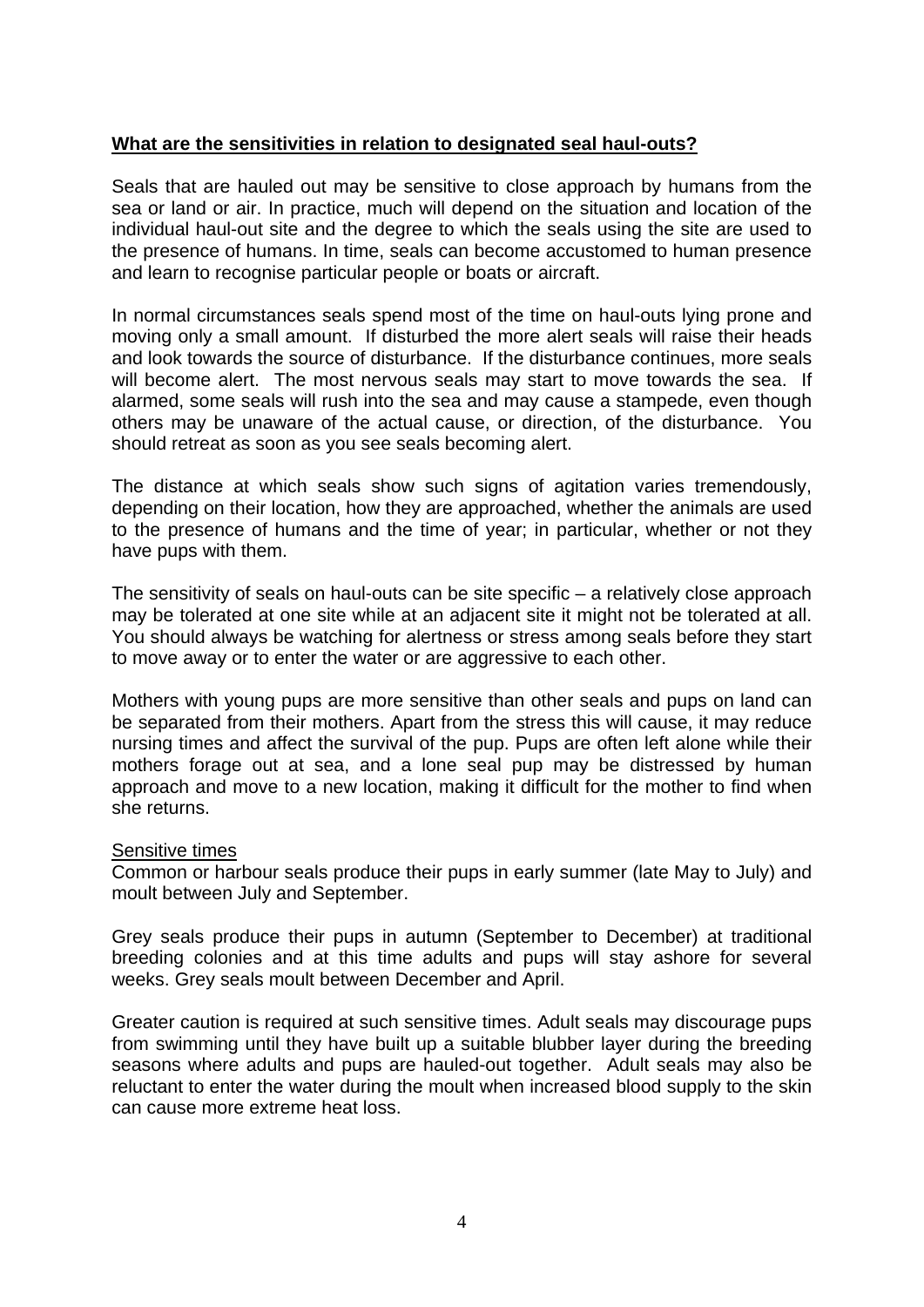## **Guidance on offences of harassment of a seal at a haul-out site**

Section 117 of the Marine (Scotland) Act 2010 (the Act) introduces the offence of intentionally or recklessly harassing a seal at a haul-out site. It offers no more definition of what kind of action might constitute intentional or reckless harassment of a seal at a haul-out site. It would always be for the criminal courts to determine whether an offence under section 117 has been committed in criminal proceedings brought before them. Marine Scotland offers here some guidance on what might constitute "harassment" in relation to seals on haul-out sites. This guidance may help the relevant authorities and the courts when deciding on appropriate action. The guidance is advisory only and is not binding on the criminal courts.

The following definitions of *'intentional,' 'reckless'* and *'harassment'* are only the views of Marine Scotland as to what might constitute an offence in a range of situations for different seal species. If you require a legal interpretation of the provision you should seek your own legal advice. Those who are considering activities that may cause harassment of seals should seek their own legal advice before undertaking the activities in question.

#### What constitutes intentional action?

There is considerable case law on what constitutes intent and ultimately only a court can judicially determine whether a particular action was carried out with intent. An explanation of intent is as follows:

"*A person should be regarded as intending a particular result of his conduct if, but only if, either he/she actually intends that result or he/she has no substantial doubt that the conduct will have that result."*

In simple terms, anyone carrying out certain activities which they know will cause or are very likely to cause harassment of seals are likely to commit an offence under the Act.

#### What constitutes recklessness?

There is considerable case law on what constitutes recklessness and ultimately only a court can judicially determine whether a particular action was reckless. Recklessness would arise:

*If a person was aware of the likelihood or risk that harassment would result from his/her actions, but proceeded with the action regardless of its consequences.* 

## What constitutes harassment?

Whilst there is considerable case law on what constitutes harassment it relates to the harassment of people as opposed to wildlife. Ultimately only a court can judicially determine whether a particular action amounted to harassment or not. *It would involve an activity that pesters, torments, troubles or attacks a seal or seals on a designated haul-out site.* In particular, it would include any action that causes a significant proportion of seals on a haul-out site to leave that site either more than once or repeatedly or, in the worst cases, to abandon it permanently.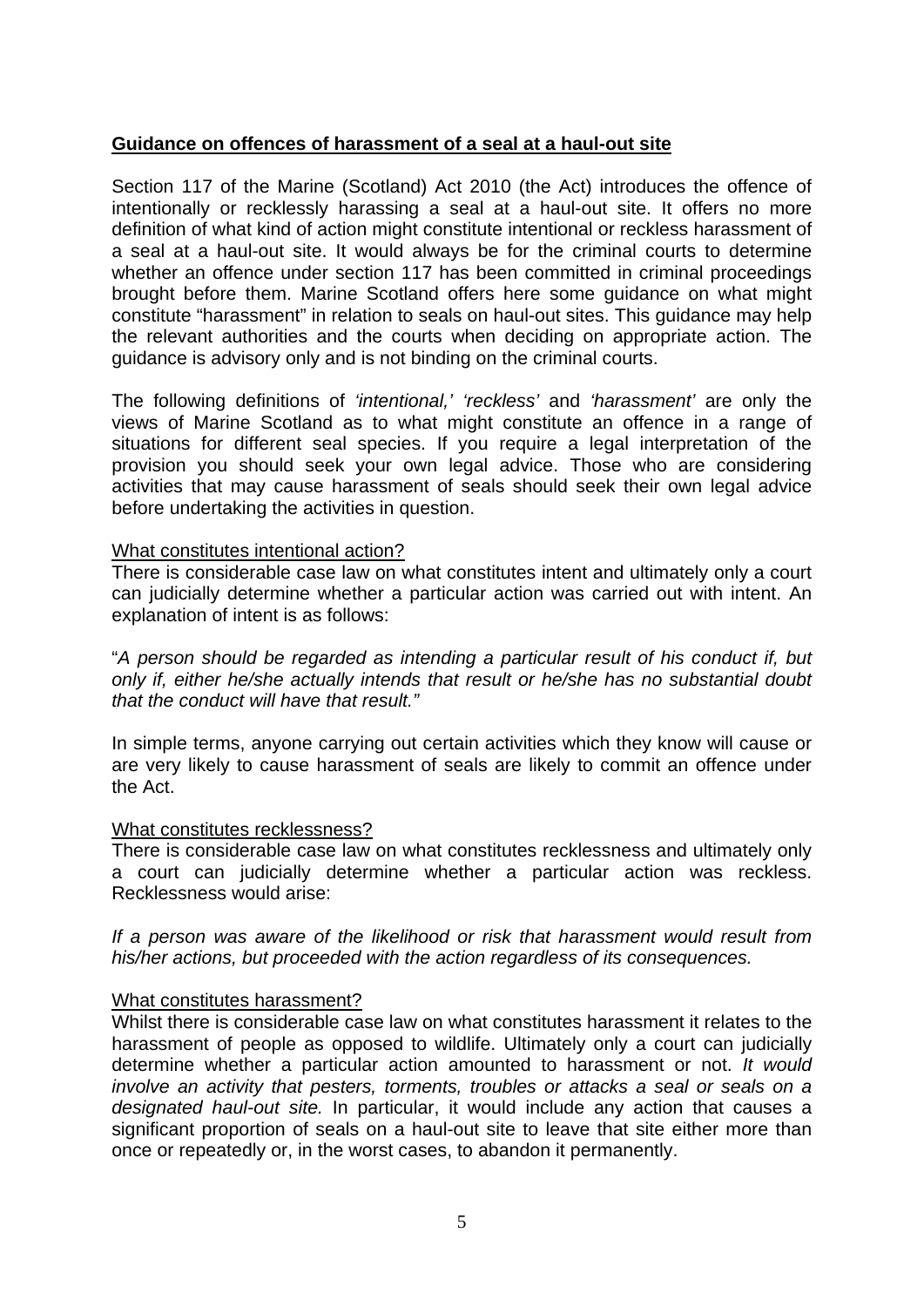# **The kind of activities that might constitute harassment**

The following activities might be considered to constitute intentional or reckless harassment at seal haul-outs:-

- *Intentionally or recklessly seeking temporarily or permanently to remove seals from a designated seal haul-out for any reason or by any means.*
- *Intentionally or recklessly approaching too close to a designated seal haul-out from seaward (particularly in a kayak, jet ski or speed boat) that causes a significant number of seals on a designated haul-out to stampede into the water.*
- *Any other intentional or reckless action that causes a significant number of seals on a designated haul-out to stampede into the water.*
- *Intentionally or recklessly "buzzing" seals on a designated haul-out by repeated overflight in a fixed wing aircraft or helicopter at low level (i.e. less than 1,000 feet).*
- *Intentionally or recklessly approaching or sneaking up on seals on designated haul-outs from the landward side*.
- Intentionally or recklessly crowding or encircling seals on designated haul*outs.*
- *Intentionally or recklessly attempting to touch or feed seals on designated haul-outs.*
- Intentionally or recklessly separating pups from mothers on designated haul*outs*.
- Intentionally or recklessly attempting to approach or pick up lone pups on *designated haul-outs.*

It is important to note that the offence of intentional or reckless harassment in the Act relates to actions that affect seals on designated haul-out sites only. It does not apply to seals on land at any other locations or to seals in the water.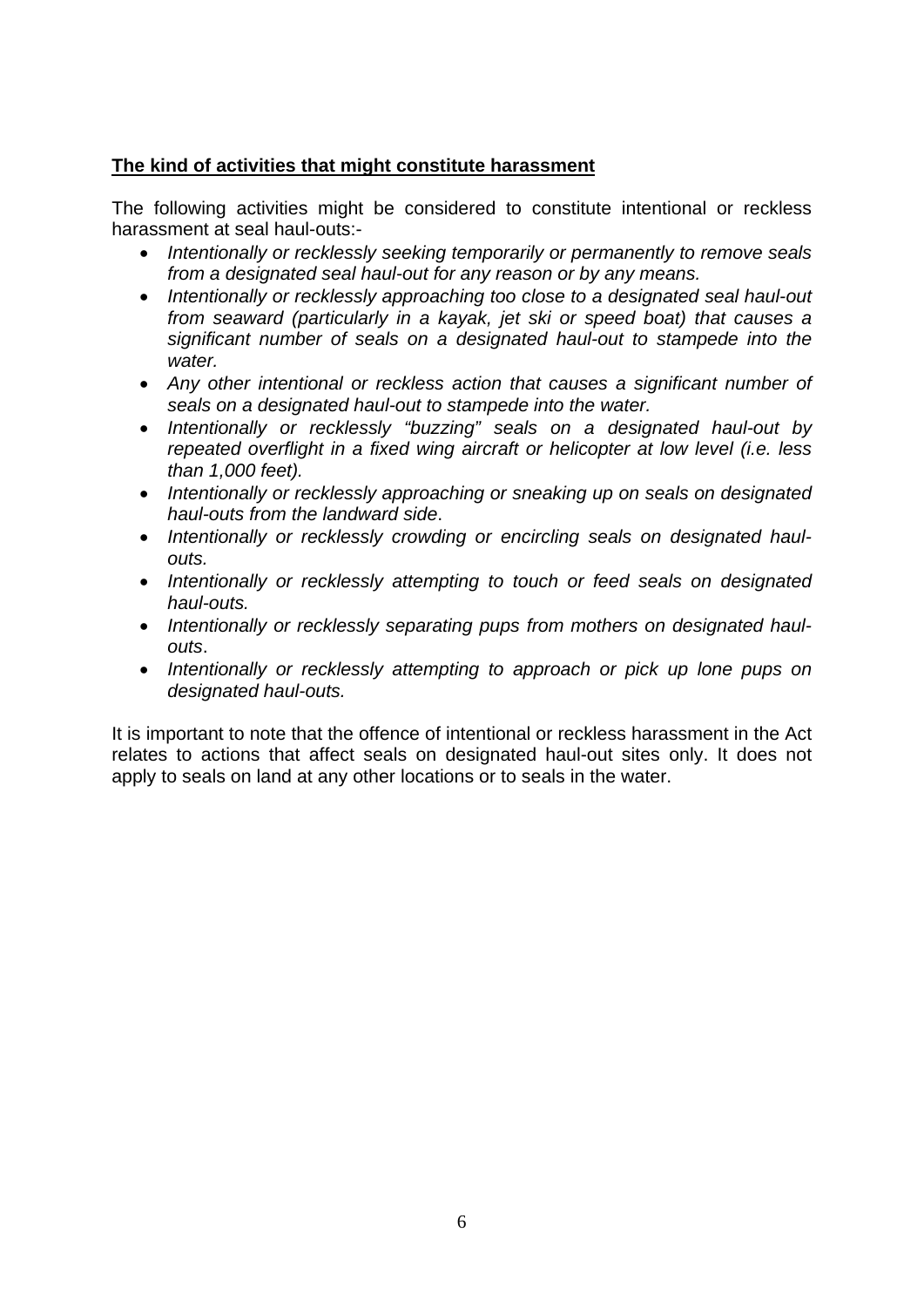# **How to behave responsibly around seal haul-outs**

Seals have good eyesight, hearing and sense of smell and will usually be aware of your presence. The behaviour of the seals will usually tell you whether or not they are concerned and to what extent.

If seals slip gently into the water one by one, this may be just curiosity  $-$  to get a better look at you; but it may be to ensure that they are safe and that you are not threatening. In most cases this is not a problem, although it may become so if seals are **repeatedly** leaving their haul-out sites as a result of your action(s).

If seals start to become concerned, one or more will raise their heads and look directly at you. If they are more concerned they may move closer to the water. If they are alarmed they may stampede into the water.

In order to behave responsibly around seal haul-outs any approach must be visible, sensitive and responsive to the behaviour of the seals. There is no standard distance at which seals may react negatively. It will vary with the particular activity, the location and the time. **The key is to let the animals decide how close is acceptable.** If the seals show signs of stress or alarm then do not approach any closer but retreat.

In some cases, seals have become habituated to the presence of humans and some boats in particular, and relatively close approaches may be possible without undue disturbance. Use your judgment to decide how close to go according to circumstance and experience, and be responsive to the behaviour of the animals.

When one or two heads come up the seals are aware of your presence and you should not approach any closer. If any seals scramble into the water you are too close and should retreat.

- *Do not approach seals directly*. Approach at an oblique angle and stop or pass by at a reasonable distance.
- *Don't creep up silently*. They will be startled when they finally see you.
- *Don't shout or make loud noises*. They may be startled.
- *Don't attempt to touch or feed seals.* Seals can move surprisingly fast even on land, and may bite if they feel threatened.
- *Never separate pups from mothers*, *and leave lone pups alone*. The mother may only be foraging for food.
- *Don't crowd or encircle seals.* Stay on one side of the animals and leave them an escape route into the sea.
- *Never land or camp near a haul-out site*.
- *Fixed wing aircraft or helicopters should never "buzz" seals.* They should keep a minimum of 1000ft altitude when over colonies or groups of seals.
- *Power boats and jet skis should take care near seal haul-outs*. Seals may be more sensitive to the presence of particularly fast moving or noisy boats close to their haul-outs.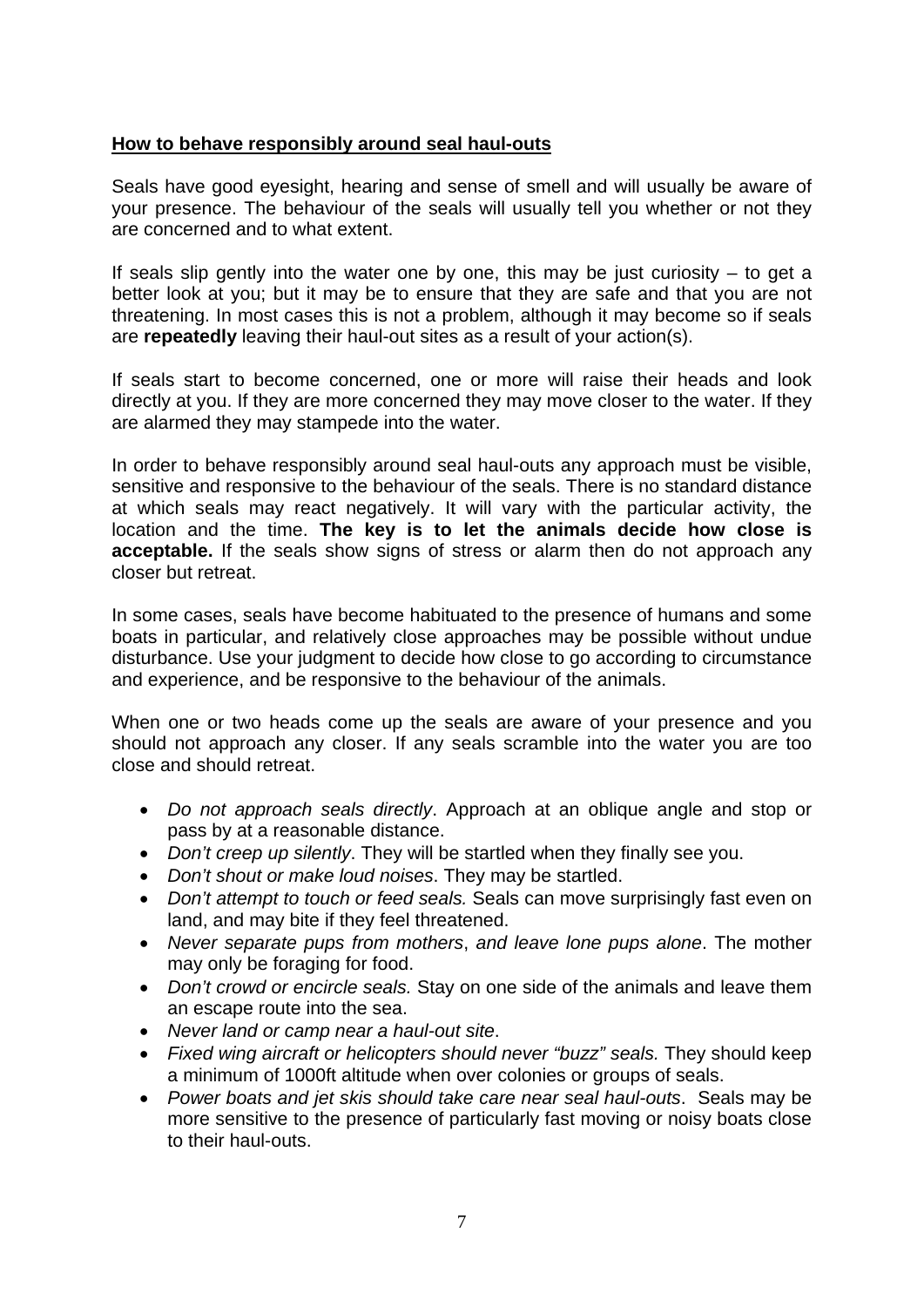*Kayakers need to take special care.* Seals on haul-outs appear to be particularly sensitive to kayaks. Kayakers should be aware of seal haul-outs and wherever possible seek to avoid approaching these too closely. If seals appear agitated they should move further out.